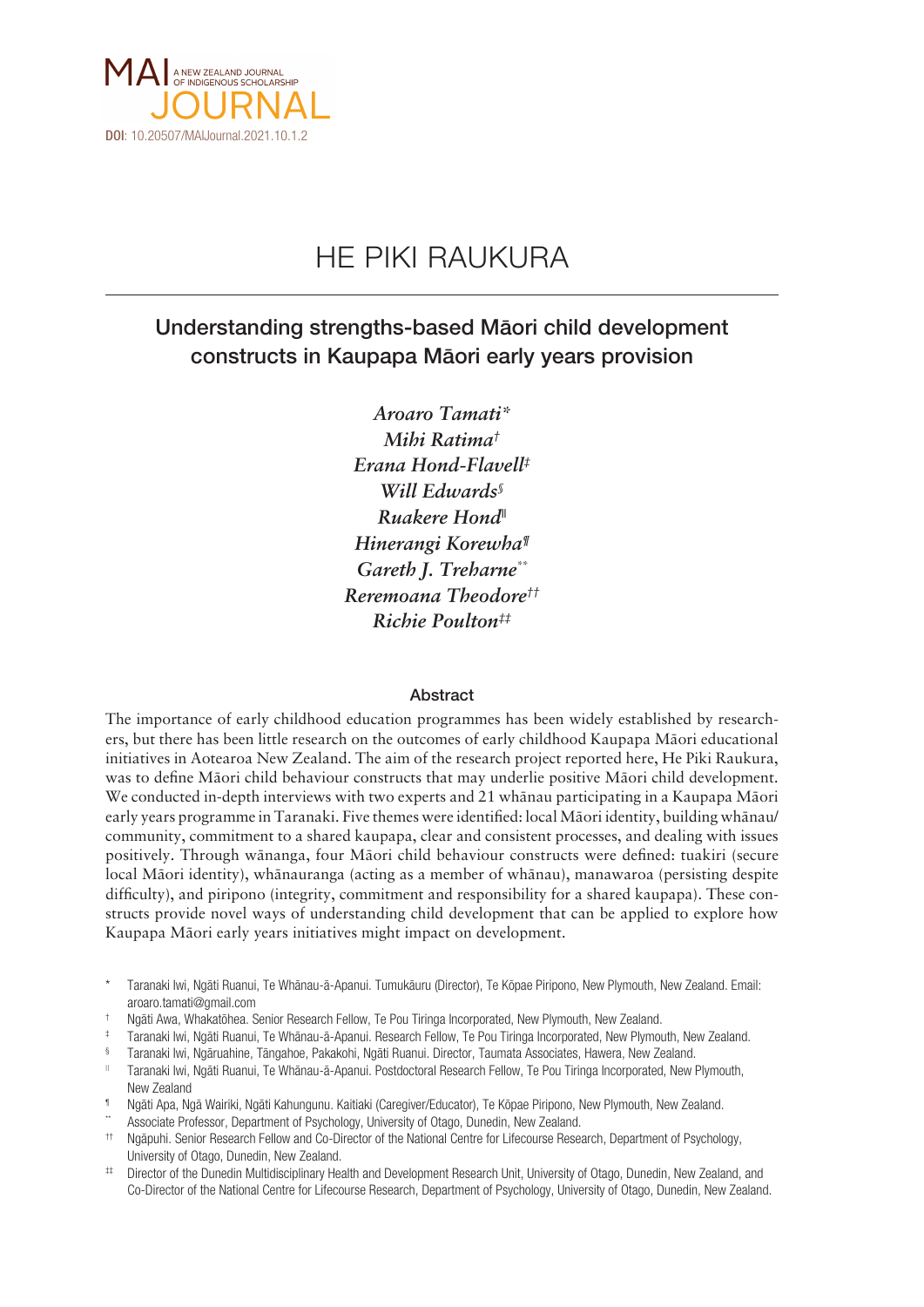#### 18 A. TAMATI ET AL.

#### Keywords

Kaupapa Mäori, Indigenous, early years education, child development, Mäori child behaviour constructs, lifecourse

## Introduction

It is well established that what happens in the early years fundamentally contributes to later life outcomes (Almond & Currie, 2010; Elango et al., 2015; Heckman et al., 2013). Early childhood education is considered a powerful, dynamic and positive intervention in the development of confidence, pro-social skills and self-regulation in young children (Bakken et al., 2017; Barnett, 2008; ECE Taskforce, 2011; Ministry of Education, 2013). There is much potential for early years interventions to substantially improve life outcomes for Mäori, especially given the sizeable and enduring ethnic disparities in outcomes experienced by Mäori, beginning in early life and persisting across the lifecourse (Marriott & Sim, 2015; Robson & Harris, 2007; Signal et al., 2007).

#### Indigenous early years programming

Community-grounded Indigenous approaches to early childhood education have operated for decades (Johnston & Johnson, 2002; Lockard & De Groat, 2010; Royal-Tangaere, 1997; Wilson & Kamanä, 2006) and existed in many forms prior to colonisation. Indigenous communities have fought to assert their language, identity and culture in the face of generations of pernicious, assimilationist colonial policies and actions (Gerlach et al., 2014; Penehira et al., 2014; Pihama et al., 2004; Romero-Little, 2010; Sims et al., 2008). This has resulted in Indigenous-led early years initiatives that have prioritised Indigenous language, delivered culturally relevant curricula, and involved families and community (Gerlach et al., 2014; Greymorning, 1999; Lockard & De Groat, 2010; Romero-Little, 2010; Sims et al., 2008).

Two countries that have documented Indigenous early years immersion learning models are Aotearoa New Zealand and Hawai'i. In Aotearoa, the most well-known Mäori medium early years institution is Te Köhanga Reo (Fleras, 1987; Hohepa et al., 1992; Royal-Tangaere, 2012). Established in 1983, the mission of Te Köhanga Reo is the protection of te reo Mäori and tikanga Mäori in a total immersion Mäori learning environment (Te Köhanga Reo National Trust, n.d.). There are other standalone Kaupapa Mäori immersion early childhood settings, referred to as puna reo or whare köhungahunga, despite being formally documented as Education and Care Centres (Education Counts, n.d.). These settings mirror

the immersion imperative and kaupapa of köhanga reo but are independently run (Education Counts, n.d.; Tamati et al., 2008). There are also informal whänau play groups or ngä puna köhungahunga, which have a focus on Mäori language and culture (Education Counts, n.d.). In Hawai'i, pünana leo were established in 1984 and are modelled on the köhanga reo movement. Their prime purpose is to revitalise Hawaiian Indigenous language and culture through Hawaiian immersion early childhood education (Beyer, 2018; Luning & Yamauchi, 2010; Wilson & Kamana, 2001).

Much of the literature about köhanga reo and pünana leo documents the struggle for recognition of status and rights for Indigenous peoples, the determination to carve out spaces for revitalisation of languages and culture, the description of efforts to build children's fluency in their own languages, and the history and purpose of Indigenous immersion early years programmes (Beyer, 2018; Royal-Tangaere & McNaughton, 2003; Wilson & Kamanä, 2006). There are also some limited studies on the progress, benefits and academic outcomes of children participating in köhanga reo and pünana leo (Beyer, 2018; Cooper et al., 2004; Wilson & Kamanä, 2006). For example, the Te Rerenga ä Te Pïrere study sought to chart the progress of children in köhanga reo and kura kaupapa Mäori over a four-year period and to highlight patterns of development of children (Cooper et al., 2004). The first phase of that study found that use of te reo Mäori was associated with higher performance on the assessment tasks, that knowledge and fluency grow over time in immersion schooling and that Mäori language fluency develops further knowledge and skills (Cooper et al., 2004). The authors also highlighted the "critical interplay" between te reo Mäori and te ao Mäori (Cooper et al., 2004, p. 154). Wilson and Kamanä (2006) noted that positive academic outcomes of Hawaiian immersion early years and school education were strongly evident, such as the 100% graduation rate and 80% college attendance rate for students who attend Ke Kula 'O Näwahïokalani'öpu'u Iki, one of 21 Hawaiian-medium schools. They identified other equally important outcomes, including greater cultural connection and reclaiming of identity for Indigenous Hawaiian children and their families. Kana'iaupuni et al. (2017) refer to culture-based education as "cultural advantage". Overall, however, there is very little research on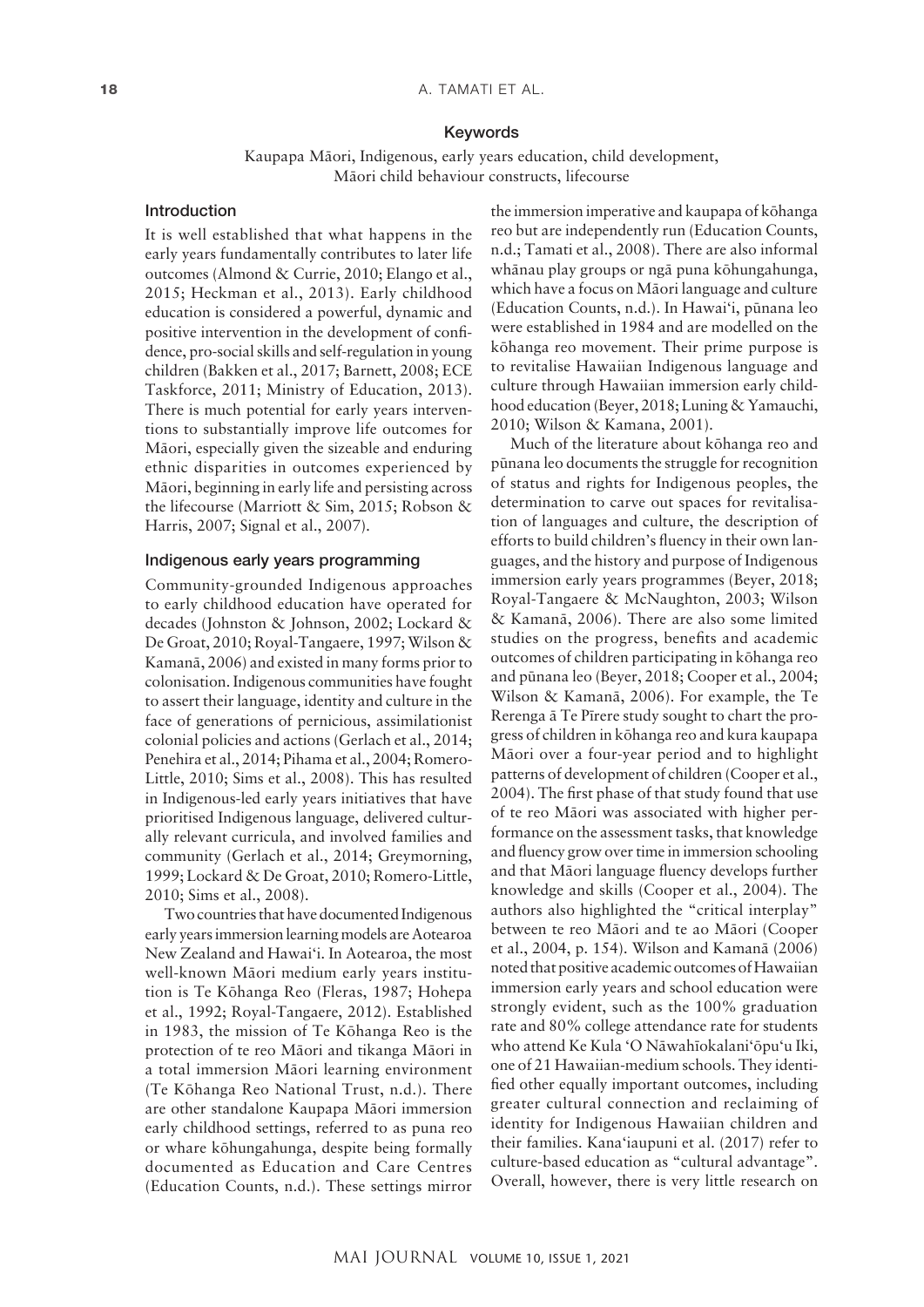the impact of early childhood education for Indigenous children (Martin, 2017; Prochner, 2004). No published studies were identified that evaluated child behaviour constructs in Indigenous immersion early years settings.

#### Te Köpae Piripono

In this article, we examine the Indigenous Mäorimedium early years programme Te Köpae Piripono, which provides an innovative example of an early childhood Kaupapa Mäori initiative (Tamati et al., 2008). Te Köpae Piripono is a whare köhungahunga based in New Plymouth, Taranaki, on the West Coast of the North Island of Aotearoa. Te Köpae Piripono was established in 1994 by members of the Taranaki Mäori community. It was born out of a shared desire for Taranaki Mäori children to be raised within a Mäori worldview, speaking the language of their ancestors, and at home with Indigenous concepts and practices (Hond-Flavell et al., 2017; Tamati et al., 2008). Features of provision include a programme that corresponds with primary school hours and term dates, qualified kaitiaki, and active whänau participation. Children attend for the whole school day and Mäori is the only language of teaching and learning; this is staunchly adhered to. Central to the kaupapa of Te Köpae Piripono is the reclamation of Taranaki Mäori identity; the reinstitution of Taranaki Mäori cultural norms and practices; the retention and enrichment of Taranaki reo; whänau/community development; and the restoration of pride, confidence and hope among whänau (Tamati et al., 2008).

In its establishment, Te Köpae Piripono sought to acknowledge Taranaki's painful history and embody some of the principles of the community of Parihaka, which maintained a resolutely principled stance of passive resistance to counter the war, violation and land confiscation visited upon it by the colonial government in the 1800s (Waitangi Tribunal, 1996). One central concept of Parihaka is maunga-ä-rongo, a mutual or negotiated peace, which involves working collectively and collaboratively towards shared goals in empowering ways, for the benefit of the whole community (Hond-Flavell et al., 2017). Since Te Köpae Piripono's inception, the concept of maunga-ä-rongo, applied through respectful and constructive communication, has been part of its approach.

Te Köpae Piripono provides a *real-world* Kaupapa Mäori programme designed to strengthen positive behaviours in young Mäori children and support whänau development (Hond, 2013; Tamati et al., 2008). Its innovative approach has

been recognised by the Ministry of Education, which named Te Köpae Piripono as a Centre of Innovation in 2005 (Tamati et al., 2008).

#### Te Kura Mai i Tawhiti

This paper presents initial findings of the research project He Piki Raukura, which is part of the research programme Te Kura Mai i Tawhiti (TKMT) (Ratima et al., 2019)—a collaboration between Te Pou Tiringa Incorporated—the governance body of Te Köpae Piripono—and the University of Otago's National Centre for Lifecourse Research. The aim of TKMT is to generate an evidence base around what constitutes effective early life Kaupapa Mäori programming for tamariki and whänau, which will lead to improved outcomes later in life for tamariki.

The research programme employs an interface approach whereby the research is located at the interface of Western science and mätauranga Mäori, an Indigenous inquiry paradigm (Edwards et al., 2013). The underlying principle is that both knowledge systems are equally credible and relevant to disciplined inquiry (Durie, 2004; Edwards, 2010; Ermine, 2005), a principle expressed in other aligned approaches such as that of He Awa Whiria—Braided Rivers (Macfarlane & Macfarlane, 2019).

In summary, quality early years provision has been shown to have far-reaching positive impacts for young children. Indigenous early years approaches have been found to make a difference in the lives of young Indigenous children, but there is a lack of comprehensive evaluation of such approaches to understand the nature of their contribution to children's life outcomes. Given this identified need for rigorous evaluative research into effective Kaupapa Mäori early years programmes, He Piki Raukura addressed the following research questions: (a) What are the key Mäori constructs relevant to positive Mäori child development? and (b) How are these constructs related to aspects of early life Kaupapa Mäori programming that are likely to lead to improved outcomes for Mäori children over their lifecourse?

#### Methods

#### *Participants and procedure*

A total of 23 semi-structured individual interviews were conducted. Twenty-one interviewees were whänau members of Te Köpae Piripono, including 16 parents/caregivers of children currently or previously enrolled, two teachers, and three governance board members. The other two interviewees were recognised experts in education and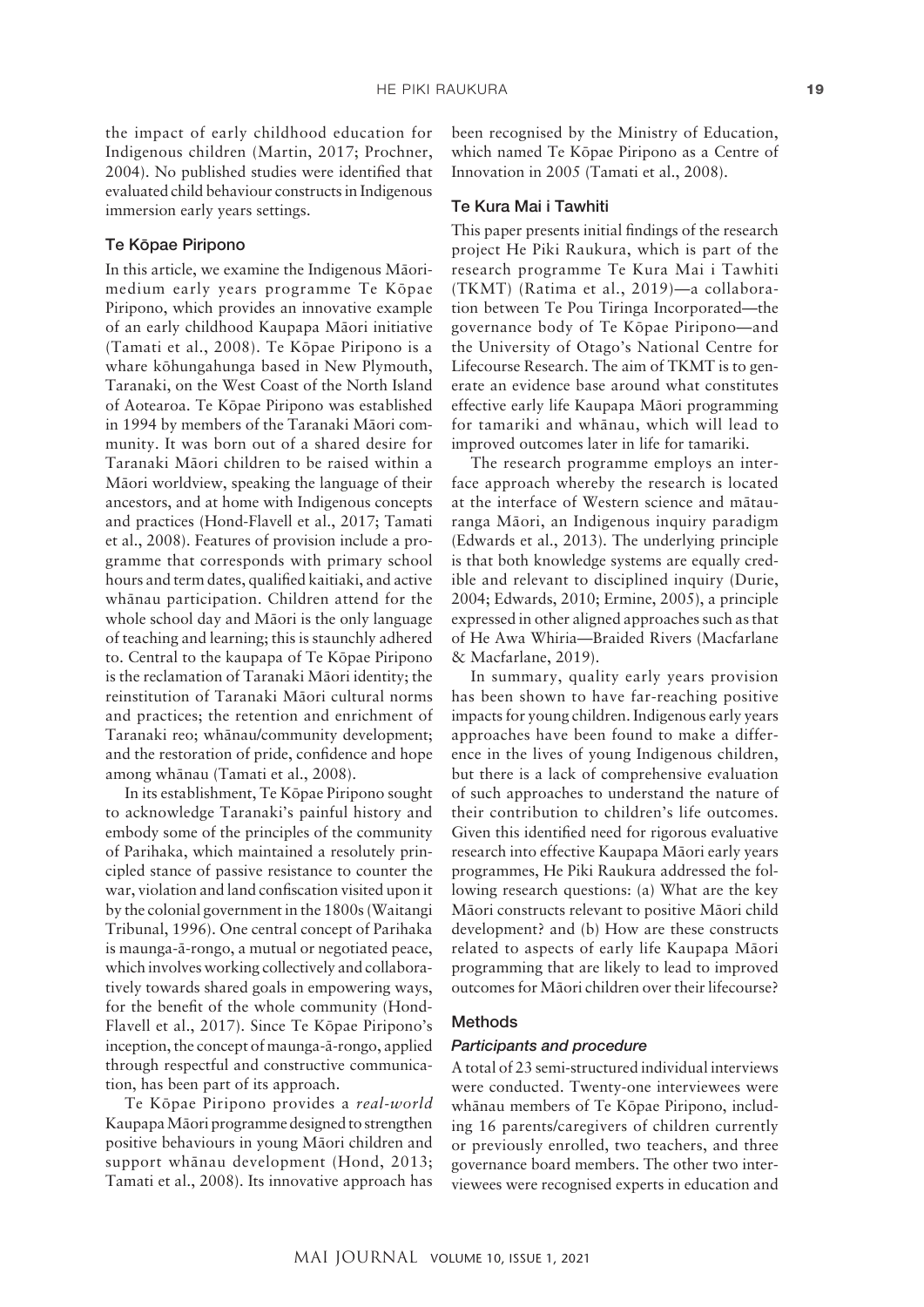language revitalisation and also founding whänau members of Te Köpae Piripono. Interviews were audio recorded and transcribed. Participants were asked about the key features of Te Köpae Piripono's approach and its underpinning values and principles.

The interview schedule included the following questions:

- What values/principles/tikanga do you recognise being put into practice at Te Köpae Piripono?
- How do you see this reflected in children's behaviour?
- Visualise your child aged 21 years. What does that picture look like?
- What types of behaviour, actions or capabilities might your child display right now that would fit with that description?
- What difference, if at all, does Te Köpae Piripono make for you, your child and your whänau?

The study was approved by the University of Otago Human Ethics Committee (#16/003). Participants gave informed consent to be involved in the study.

#### *Data analysis*

The interviews were analysed using Braun and Clarke's (2006) methods for thematic analysis to identify and report on patterns of meaning across the interviews. The analysis enabled us to identify themes articulating the main features of Te Köpae Piripono's approach to Kaupapa Mäori early years education, and these informed the development of child behaviour constructs. The themes were then further developed through a process of wänanga by the research team in consultation with whänau members, expert stakeholders, and a research advisory group comprised of senior Mäori academics (see Ratima et al., 2019). The wänanga approach was an iterative process that involved a dynamic mix of hui and dialogue. This provided thinking space and enabled engagement with the literature, including customary cultural texts such as waiata tawhito and kïanga. Many of the wänanga were conducted in reo Mäori and followed tikanga protocols such as karakia and manaaki. The process was not restricted by time and was an organic approach, taking as long as was required. The series of wänanga were carried out over more than a year. In addition, the wänanga drew strongly on the depth of experience, knowledge and understanding by research team members of Te Köpae Piripono. This helped shape thinking around the development of a set of Mäori child behavioural constructs that provide the second level of thematic findings presented in this paper.

#### **Results**

#### *Themes from the perspectives of whänau and experts*

Data from the interviews revealed five themes: (a) local reo, tikanga and identity; (b) building whänau/community; (c) having integrity and a commitment to a shared kaupapa; (d) clear and consistent processes; and (e) dealing with issues positively.

#### THEME 1: LOCAL REO, TIKANGA AND IDENTITY

In the first theme, whänau and expert participants outlined the benefits of enabling tamariki to grow up proudly Mäori, secure in their cultural identity. These included being proficient in reo Mäori and gaining a lived understanding of tikanga Mäori. All whänau referred to reo Mäori and tikanga Mäori as critical priorities for their tamariki, with one interviewee commenting, "Te Köpae Piripono is basically a living product of not being colonised—to see tamariki still speaking te reo, and it's not as a second language to them, it's just normal" (Whänau Member 12, female, 27 years).

What was also highlighted was the importance of working with parents and whänau, just as much as with children, in order to enable tamariki to be confident as Mäori:

Often, we had to work as much with our pakeke [adults] as we did with our kids. We couldn't expect to raise children who were strong and proud of themselves and their own identity, if they had parents who were still downtrodden or colonised. (Expert 1)

#### THEME 2: BUILDING WHÄNAU/COMMUNITY

In the second theme, participants indicated a deep sense of whänau/community that individual families felt within Te Köpae Piripono. Parents said they both observed and personally experienced a range of aspects of the concept and function of whänau, whereby tamariki and their whänau felt comfortable and safe; took on roles and responsibilities; and felt a sense of caring, belonging and a responsibility for others:

The thing I like about Köpae is when I walk in the door … there's a sense of belonging. … It's a small nutshell of Mäoridom. It's like a food, that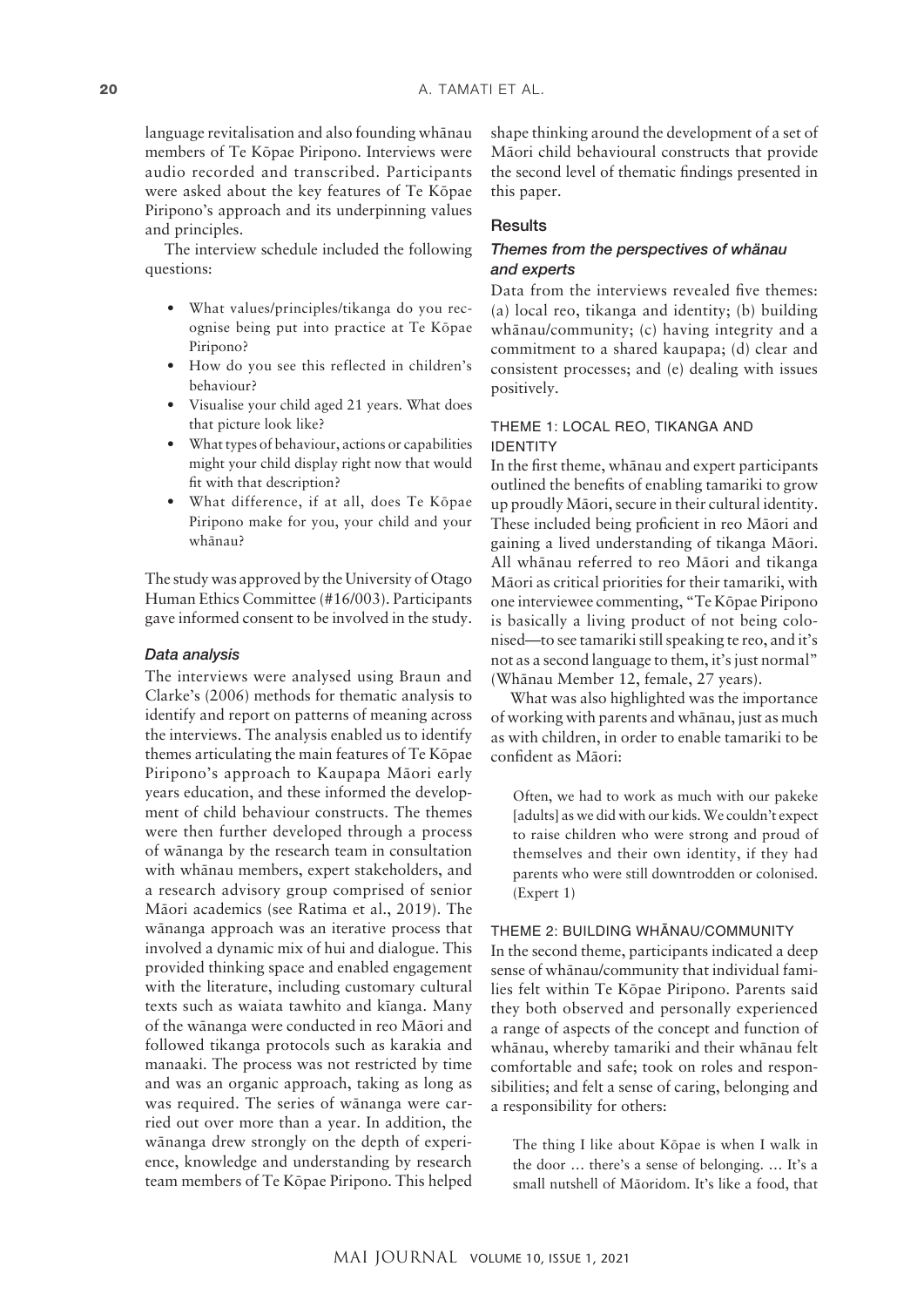everywhere you get fed in a physical, spiritual, in all those ways. It's about being who we are. I think when you don't know who you really are, you're floating around looking for something to hold on to. But then when you know who you are then you've found something—you stick to it … because it's good for you. That's my view of why I come back every day. (Whänau Member 7, male, 41 years)

#### THEME 3: HAVING INTEGRITY AND A COMMITMENT TO A SHARED KAUPAPA

In the third theme, whänau identified the importance of commitment to an agreed set of values and kaupapa. Interviewees referred to the concept of pono, the idea of having integrity, a principled approach, and a set of shared beliefs by which to operate. Parents were very clear on the expectations of whänau commitment and responsibility for the kaupapa of the programme:

There's a high expectation. You cannot do your own thing. We must do what we do, or else it's a waste of time. Because we're Mäori and you can't just be Mäori from nine to five. There are roles to fill. There is an urgency for our reo. Te Köpae Piripono is fostering that into our tamariki, into our parents. (Whänau Member 6, female, 29 years)

Whänau specifically mentioned the connection between the programme's approach and the principles of the historic Taranaki settlement of Parihaka and its unique perspective of community and non-violent political resistance (Ratima, 2015). Parihaka's distinctive approach and its success were based on integrity, mahi tahi, reciprocity, collectivity and genuine respect for others (Hond, 2017).

Kia mau ki tö Parihakatanga [Hold to the principles of Parihaka]. And for me, when I heard that, that's when I went, 'That's what Köpae is about.' It's just an appropriate way of living, I feel … and I believe it. I believe I'm not just here for my kids. They're my reason to be strong but it's how to live, how to look after myself. (Whänau Member 12, female, 27 years)

# THEME 4: CLEAR AND CONSISTENT PROCESSES

The fourth theme relates to the clear and consistent processes of Te Köpae Piripono that participants identified. Consistent routines and practices, or what one parent described as whakatü tikanga, were visible and recognisable. One interviewee spoke of the importance of consistency: "You have everybody on the same page, all of the teachers, the parents and that is a key too because it is being consistent" (Whänau Member 12, female, 27 years).

Whänau said they saw positive behaviour modelled by kaitiaki and children. For example, one interviewee described children knowing "what they are going to be doing" (Whänau Member 7). This feeling of certainty, in turn, fostered a sense of tau and confidence among the children: "On a daily basis, for the kaitiaki to be able to maintain that tau [calm] with the children and relate with them in that calm manner, that's pretty amazing to me. Because I haven't seen it everywhere else" (Whänau Member 10, female, 39 years).

# THEME 5: DEALING WITH ISSUES POSITIVELY

The fifth theme is about dealing with issues positively. Many whänau referred to the structured process for positive conflict resolution and for fostering relationships at Te Köpae Piripono, known as Te Ara Poutama. This method was built on the principles of open, honest, and solution-focused communication and aroha. Through this process, children learnt how to deal with conflict, consider others, handle disappointment, express themselves confidently, and trust that their voices would be heard. Whänau said that this approach to dealing with issues made a difference to their children's behaviour and their own parenting skills. One interviewee commented:

If one has challenging behaviour, there is a process for that. Before I came to the Köpae I thought you should just let a child do their own thing. … And then coming to Köpae, I was like oh my gosh, they've got the answers right here, [children] being able to explain in their words. I find that not a lot of places let children express how they feel. Here, children are learning to understand why things are and express how they feel. (Whänau Member 12, female, 27 years)

Children were observed advocating for themselves: "[My son] would signal that, actually it's my turn and I'm not feeling very happy here because you've taken [a toy] off me" (Whänau Member 13, female, 28 years).

#### *Ma¯ ori child behaviour constructs*

This section documents the four Mäori child behaviour constructs that were identified through the aforementioned wänanga process and informed by the interview data and literature. Table 1 shows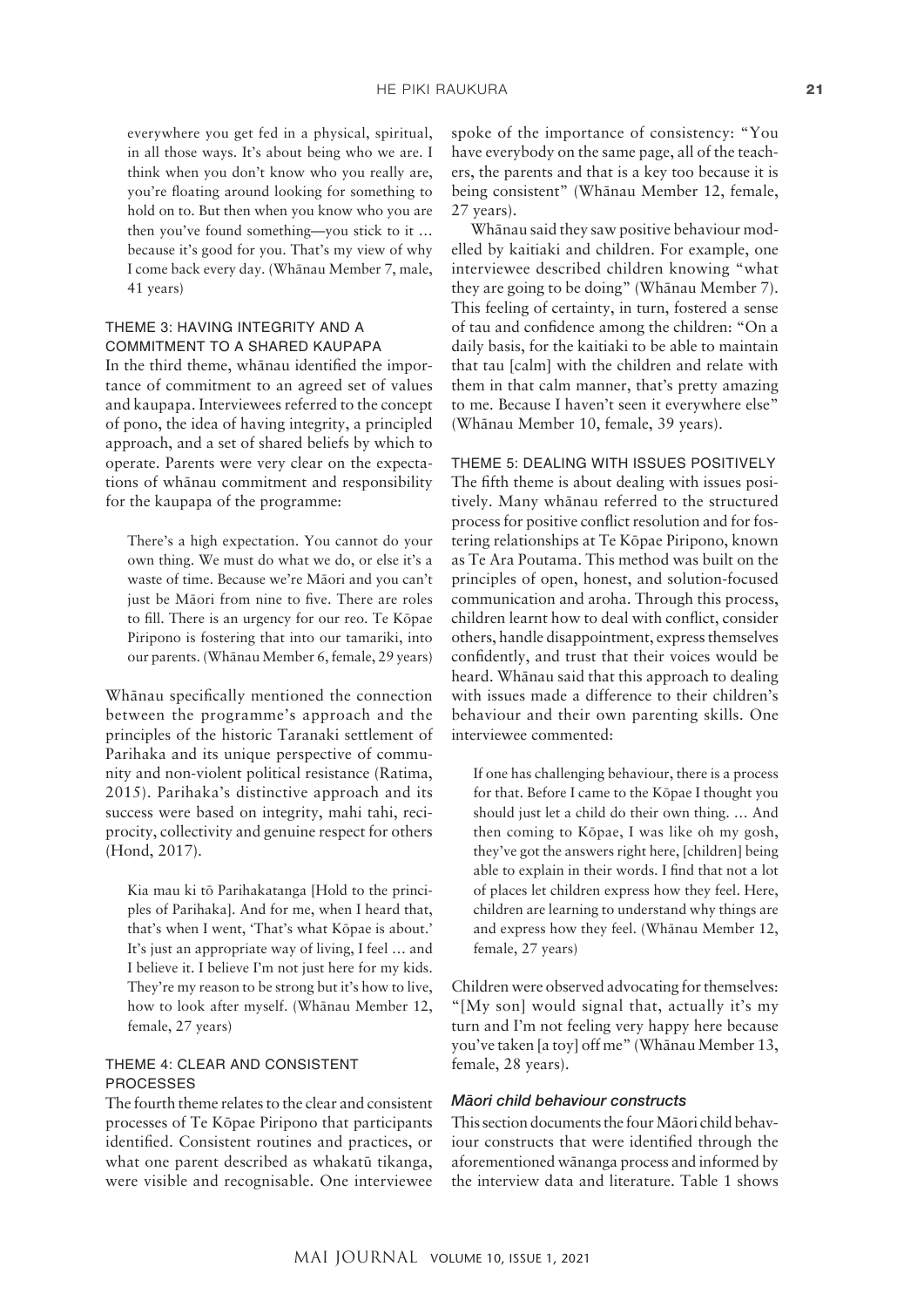| Theme underpinning<br>constructs and quality<br>provision | Themes linked to constructs                              | Māori child behaviour constructs                                                           |
|-----------------------------------------------------------|----------------------------------------------------------|--------------------------------------------------------------------------------------------|
|                                                           | Local reo Māori, tikanga and identity                    | Tuakiri—secure local Māori identity                                                        |
|                                                           | Building whanau/community                                | Whānauranga—feeling and acting as<br>a member of whanau/community                          |
| Clear and consistent<br>processes                         | Resolving issues positively                              | Manawaroa-courage in adversity,<br>persisting despite difficulty and a<br>positive outlook |
|                                                           | Commitment to and responsibility for<br>a shared kaupapa | Piripono—integrity, commitment and<br>responsibility for a shared kaupapa                  |

TABLE 1 Connections between the themes about whänau experience of early life Kaupapa Mäori programming and the Mäori child behaviour constructs

the connections between the five themes about whänau experiences of early life Kaupapa Mäori programming and the Mäori child behaviour constructs. A concise definition of each construct is then presented, followed by an explanation of how the construct may develop in tamariki and the observable behaviours. One of the themes—having clear and consistent processes—links to all of the constructs because it underpins quality provision (Hond-Flavell et al., 2017).

#### TUAKIRI

Ko taku raukura rä, he manawanui ki te ao.

(My sacred emblem, the raukura, is an assurance to the world.)

—Parihaka saying

*Tuakiri is about secure local Mäori identity; that is, knowing and valuing one's cultural heritage, participating with confidence and understanding in things Mäori, and expressing Mäori beliefs and values through living as Mäori.* Tuakiri refers to a Mäori identity that is derived from a shared cultural heritage—such as whakapapa and whänau, hapü and iwi social structures; connections to ancestral land and other features of the natural environment; language; and cultural beliefs and values (Durie, 1995; Karetu, 1990; Mead, 2003; Webber, 2012).

"Tuakiri" is a widely used term for Mäori identity (Mataira, 2000; Williams, 1957c). Mead (2003) translates "tua" as being on the "farther side of something" and "kiri" as "skin" (p. 273). These translations reflect that tuakiri relates to aspects that are beyond the physical being, such as wairua, worldview, and an associated belief system (Mataira, 2000; Mead, 2003). Mead (2003) emphasises the significance of the special nature of Mäori connection to the land and natural environment, which "grounds a personality in place" (p. 273). A special attachment to the land, people and ancestors is a characteristically Mäori spiritual dimension of belonging and connection (Pere, 1988; Sibley & Houkamau, 2013). Achieving a secure local Mäori identity relies on being grounded within a whänau/community and exposure to Indigenous ideologies passed down through generations.

Characteristics of a secure tuakiri include having a strong sense of self and belonging, active use of reo Mäori, and expressing Mäori beliefs and values through living as Mäori (Greaves et al., 2017; Matika et al., 2017; Muriwai et al., 2015; Sibley & Houkamau, 2013; Webber, 2012). These kinds of characteristics enable a person to confidently operate in Mäori environments.

As tamariki develop tuakiri, they show an increasing preference to speak reo Mäori and to do so with a local mita. They have growing confidence to recite local karakia and waiata, and actively participate in cultural practices, such as pöwhiri, mihi and hongi.

#### WHÄNAURANGA

Maunga-ä-rongo ki runga ki te whenua, whakaaro pai ki ngä tängata katoa, ahakoa ko wai.

(Peace on earth, respect for others, whoever they may be.)

> —Parihaka adaptation of *King James Bible* (1611/n.d., Luke 2:14)

*Whänauranga is about feeling and acting as a*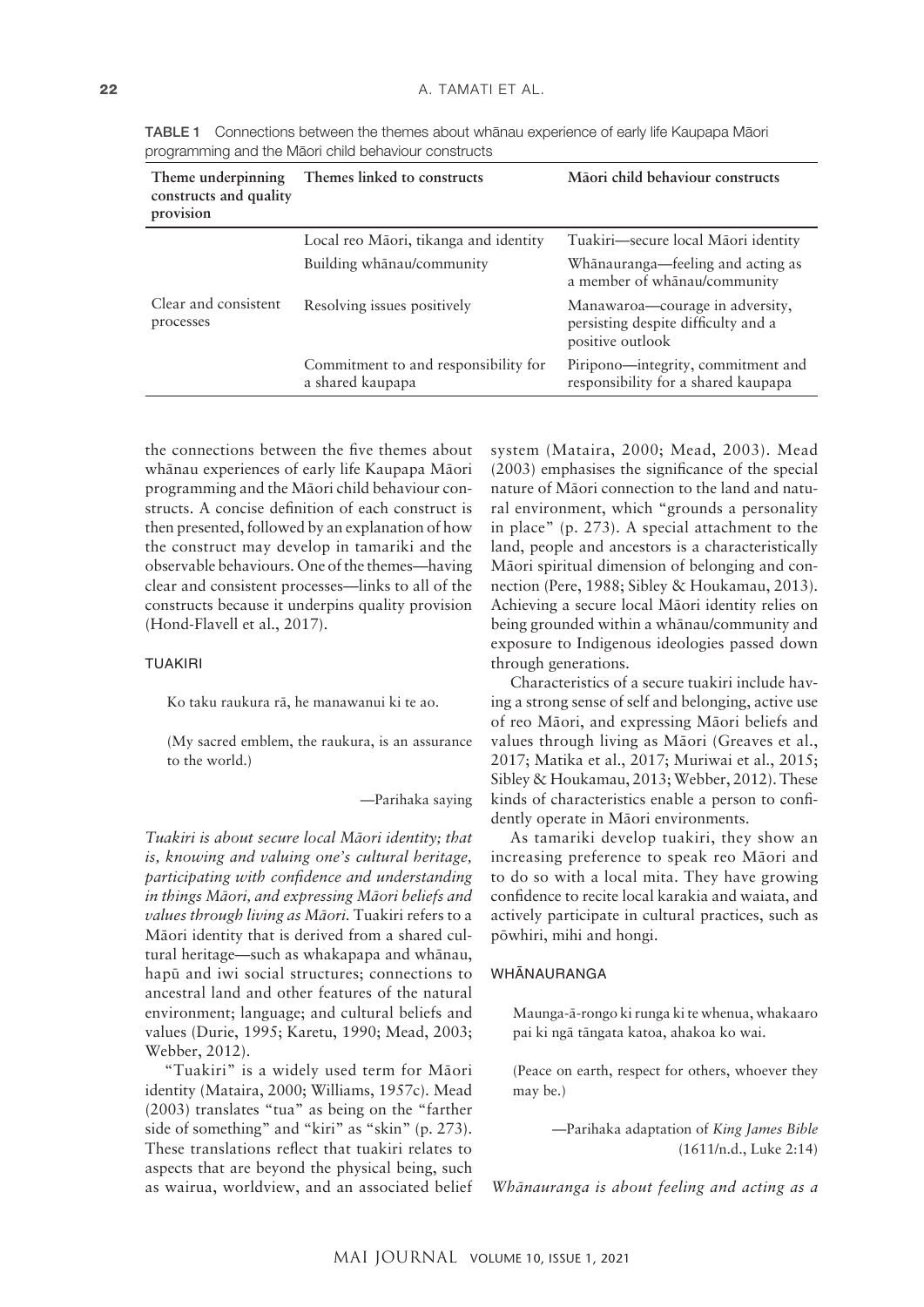*member of a whänau/community, motivated by a sense of belonging and a concern for collective wellbeing.* "Whänauranga" is a newly coined term, developed by the Te Pou Tiringa researchers. It has some similarities with the more widely used term "whanaungatanga" (Bishop et al., 2014; Macfarlane et al., 2008). However, "whänauranga" here encompasses the knowing and valuing of whänau relationships and exercising the knowledge and skills necessary to maintain connections as Mäori, such as through manaaki and tiaki (Moorfield, n.d.; Williams, 1957).

Whänauranga emphasises the individual, as a whänau member, and their roles and responsibilities in the structure and operation of the whänau—reinforcing whänau values, conventions, expectations and practices. Roles and practices within a whänau setting serve to transmit cultural practice, thought and behaviour that, in turn, maintain positive whänau identity (Pohatu, 1996). Whänauranga speaks to a sense of belonging and of feeling and acting as a whänau member. It gives emphasis to the notion of contribution that fosters others' wellbeing and overall whänau cohesion. Whänauranga also embraces a whänau development approach whereby whänau are supported to be confident and make their own choices, as part of a whänau collective (Hond-Flavell et al., 2017). Whänauranga includes participating in and contributing to whänau activities and decision-making and, in particular, knowing and understanding one's role in achieving shared goals.

As tamariki develop whänauranga, they display pro-social characteristics such as sharing, caring, and being helpful, reassuring and kind to others (Hond-Flavell et al., 2017; Noddings, 2012b). Tamariki with a strong sense of whänauranga increasingly think about the needs of others (e.g., giving another child the first turn) and take on culturally defined whänau roles such as tuakana or teina, show leadership, and take on responsibility. They are increasingly able to work collaboratively with others, debate and express ideas, seek others' opinions and share decision-making.

#### MANAWAROA

Me he raupö piko i te hau, ka ara.

(Like reeds rising when wind abates.)

—Parihaka Legacy Statement (see Hond, 2017, p. 7)

*Manawaroa is about having courage in adversity, persisting despite difficulty, and having a positive outlook, motivated by collective interest.* It involves notions of self-discipline and problem-solving. While the term "manawaroa" has been used or described in various ways by others (Mataira, 2000; Moorfield, n.d.-a; NZ Rugby League, 2017), it has a specific meaning in the context of child behaviour. In this context, manawaroa is the ability to make positive choices and persist with a task or work to resolve an issue positively. Making positive choices and resolving issues positively are linked (Carver & Scheier, 2014). Both are evidence of a person's self-control, optimism and self-efficacy—a strong sense of one's ability to achieve desired objectives, which can be simultaneously personal and collective (Bandura, 1997). Being able to resolve issues positively is also a key aspect of negotiation—skills that are enabled by shared experience and interpersonal understanding (Cannella, 1993). Problem solving is central to learning and being able to solve social problems gives children a sense of capability and confidence to deal with wider issues or life events that may affect them (Hope, 2002; Vestal & Jones, 2004).

With manawaroa, an individual is able to transcend (Lalonde, 2006) difficult times and find the strength to sustain themselves—to see beyond a current challenge or disappointment and to trust that today's problems are not insurmountable. This resonates with what has been described as "dispositional optimism": that a "stressful present can change to a better future" or that "things are bad now, but they will get better" (Carver & Scheier, 2014, p. 296). Tamariki displaying manawaroa have self-confidence, determination, and what might be described as a "courageous spirit" to positively deal with problems or adverse situations (Brokenleg, 2012, p. 10). They make progressive decisions with both themselves and others in mind. They are comfortable to live in the moment, while also having a positive longterm outlook.

As they develop manawaroa, tamariki are increasingly able to control their behaviour and emotions and stay calm even if they get upset, frustrated or disappointed. They can wait their turn, problem-solve, negotiate, and resolve issues positively. A child with well-developed manawaroa has patience, persistence and hope.

PIRIPONO

Kua hari, kua koa, kua tü te tikanga.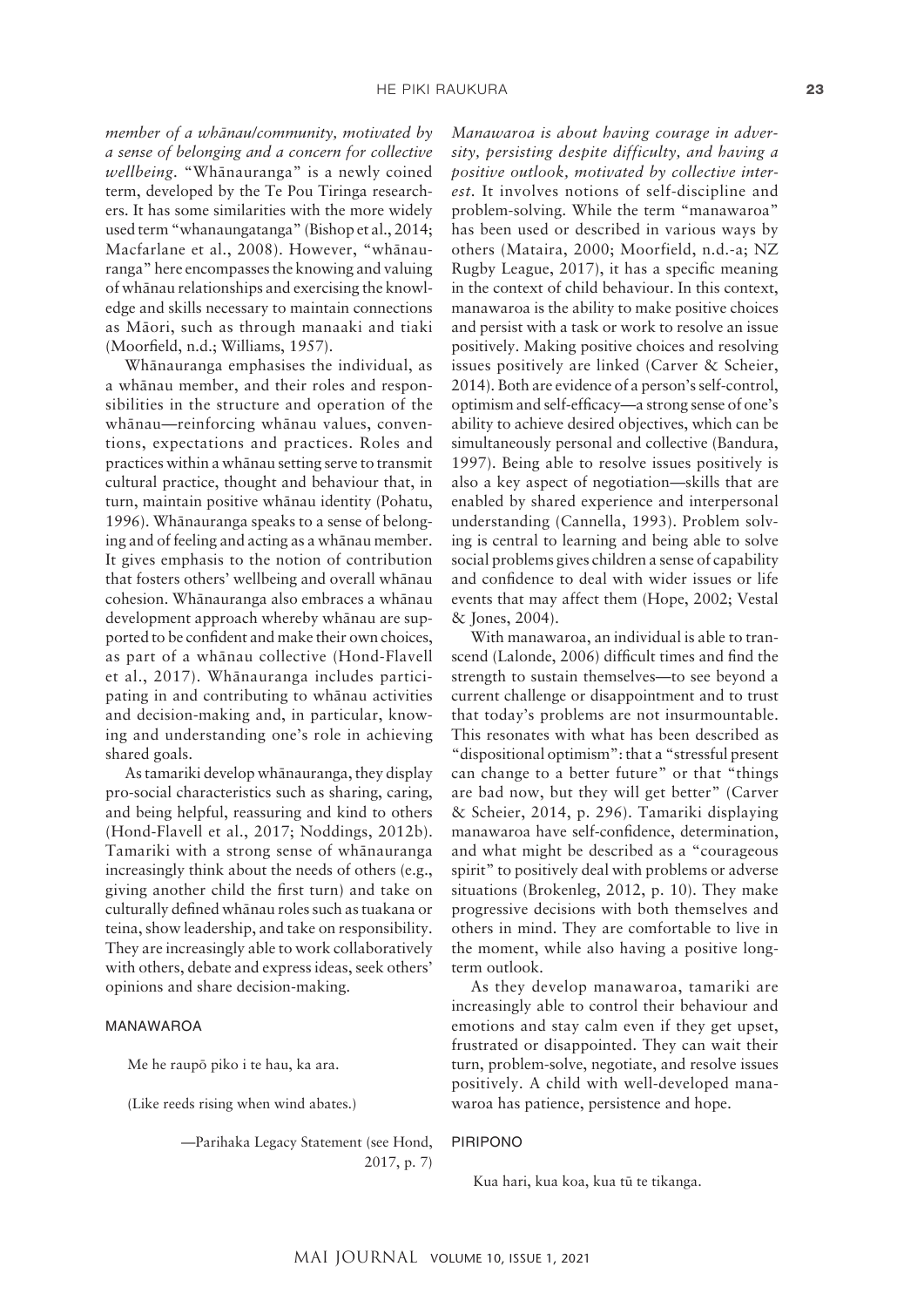(We are assured and confident, on account of our ethical principles.)

—Parihaka pao

*Piripono is about having integrity, commitment and responsibility for a shared kaupapa/purpose.* Piripono's main features are critical consciousness and a sense of duty to the whänau/community. The word "piri" means to cling to or be closely connected (Williams, 1957a), and the word "pono" means to be true, honest and genuine (Moorfield, n.d.-c; Williams, 1957b). The term "piripono" literally, "a bosom"—has been used to describe an extremely close connection (Ngata, 1993).

Piripono as a construct is concerned with the central importance of positive and strongly held values and principles, and it is evidenced in behaviour such as loyalty, faithfulness and commitment to a kaupapa or shared objective (Moorfield, n.d. b). Panoho (2003) uses the word "piripono" to refer to the concept of entrustment. This resonates with the construct of ethical caring, grounded on a set of ideals and a sense of duty to others, which creates a climate of care and trust—encouraging the development of "moral people" (Noddings, 2012a, p. 777).

Piripono is about having integrity and a sense of higher purpose—of seeing one's relevance in the wider world and doing what one can to achieve collective good. Critical consciousness is central to piripono. Hence, piripono is typified by high levels of critical awareness, active citizenship and a unity of purpose with a group. Freire and Macedo (1995) talk about "critical citizenry" and the fundamental importance for people to locate themselves within an historical context and acknowledge its impact on their lived experience (p. 377). Monteiro and Sharma (2006) argue that "community responsibility" develops through participation and action (p. 64).

Piripono, in practice, is about upholding shared values, demonstrating a desire to benefit the group, and acting responsibly. It challenges traditional models of leadership that tend to be positional in nature (Rok, 2009) and have vertical, rather than lateral, lines of responsibility (McCrimmon, 2005). Te Köpae Piripono's previous research described how a lateral notion of leadership requires every member of a whänau/community to take on four key responsibilities: having responsibility, taking responsibility, being responsible, and sharing responsibility (Tamati et al., 2008). Hence, piripono is both personal and collective responsibility—personal responsibility in relation

to the collective and collective responsibility in relation to the individual.

As tamariki develop piripono, they display increasing levels of integrity, responsibility and leadership. They are confident to be open and honest, and readily stand up for what is right and true, even if it is unpopular. Piripono can also be seen when tamariki take ownership of an issue, admit fault, step in to help, or put things right.

#### **Discussion**

As health, education and social sectors work to find ways to improve outcomes for young children, there are indications that quality early years interventions can make a difference in both the short and the long term (Barnett, 2008; ECE Taskforce, 2011; Heckman et al., 2013; Sturrock & Gray, 2013). In this article, we have identified a novel set of four pro-social Mäori child behaviour constructs that we postulate are impacted on by Kaupapa Mäori programming, which may lead to improved life outcomes for young Mäori children. These constructs are generated from within a Mäori worldview, are strengths based, emphasise interrelationships and responsibility to and for others, and express a concern for reinforcing shared values and developing the *character* of children. In combination, they are an expression of a philosophy of Mäori Indigenous early childhood education that can be reinforced in multiple ways with tamariki and whänau.

The identification and description of child behaviour constructs grounded within a Mäori worldview is important. This work informs the evolving thinking and understanding about the nature of effective Kaupapa Mäori early life interventions to instil Mäori prosocial behaviours and how this might positively impact tamariki throughout their lives. It is of particular value given the lack of research in the early years about outcomes for Indigenous children (Martin, 2017; Prochner, 2004). There is a pressing need to develop measures and assessment tools for young Mäori children that are "culturally-located" (Rameka, 2012, p. 34). This study contributes to addressing this gap by identifying and articulating Mäori-specific child behaviour constructs that provide a basis for quantitative measurement of the effectiveness and impact of Kaupapa Mäori programming from a Mäori perspective (Ratima & Jenkins, 2012; Robson & Harris, 2007).

This study contributes to the foundations for an evidence base around the positive impact of Indigenous early years approaches for Indigenous communities, globally. Given the shared experience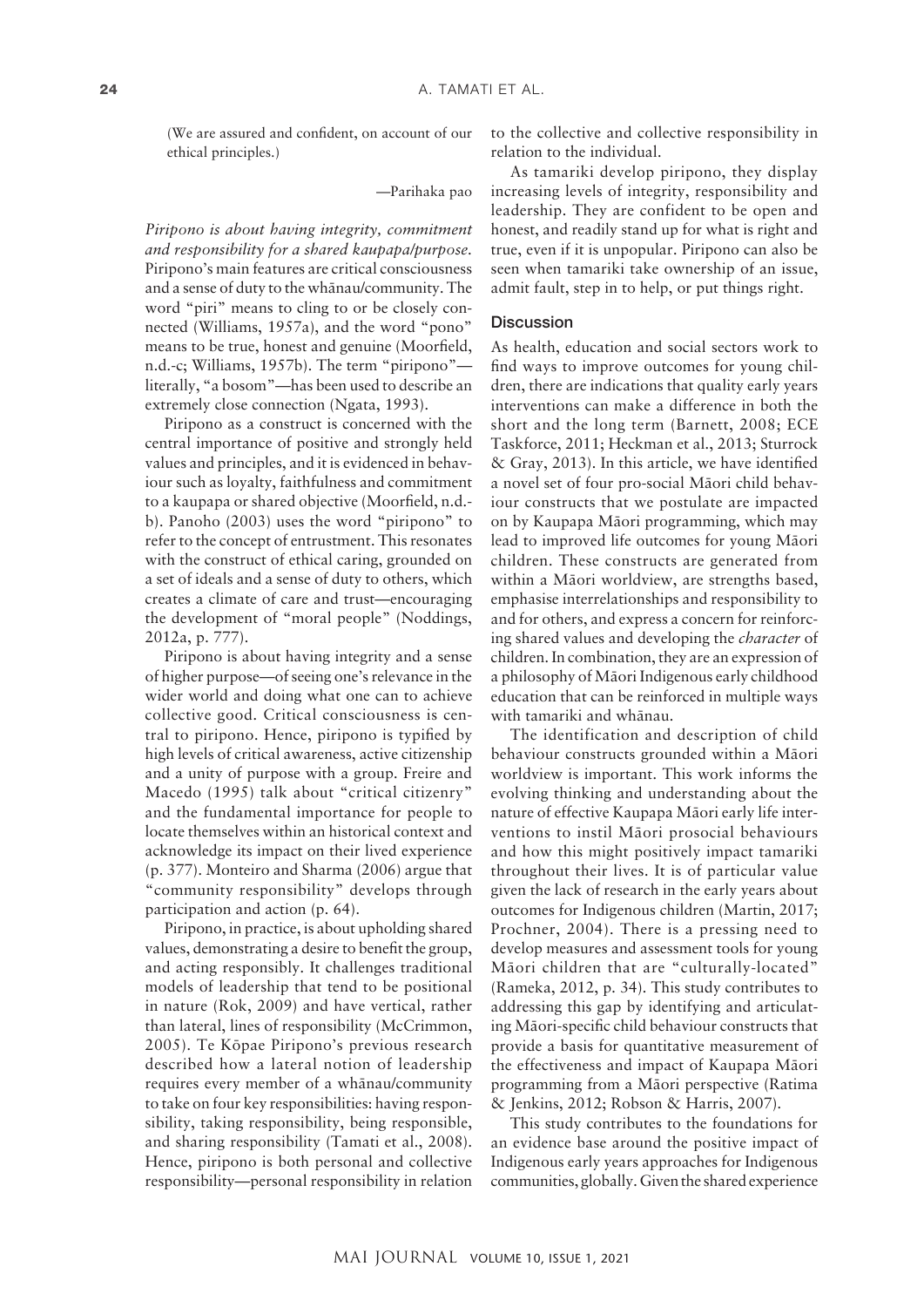of colonial disruption among Indigenous peoples and their resolute determination to assert their worldviews, languages and cultures, this type of work can help substantiate the critical importance of Indigenous ways of knowing, doing and being, and their contribution to positive life outcomes for Indigenous children. The lack of research in this area suggests that understanding the value of Indigenous early years approaches as positive interventions for Indigenous children has not been a priority for governments or the academy. Rather, the predominant focus has been on investigating problem behaviours and universal interventions (Achenbach & Ruffle, 2000; Goodman, 2001; Horwood et al., 2011). Our findings indicate that there is much potential for greater understanding and evaluation of Indigenous approaches located within Indigenous worldviews.

One limitation of this study is that it mainly involved informants from an individual Kaupapa Mäori early years setting who may differ in some ways from informants from other centres. It is acknowledged that focusing on one entity potentially limits understanding and exploration of diverse perspectives and approaches to Kaupapa Mäori early years programmes. However, having one setting was intentional, because it enabled us to carry out the depth of methodological, cultural and practical groundwork, for a future, larger study that will include multiple centres. The current study may also differ from others in terms of regional variations. The themes identified from the qualitative interviews, along with the wänanga processes that resulted in the articulation of the Mäori constructs, were generated within a Taranaki Mäori worldview. Other settings are likely to have different perspectives or approaches. They will also have their own histories that will shape their specific worldviews and therefore their values, objectives, priorities and approaches to early childhood education. However, initial feedback from our presentations to providers in other regions suggests that our findings are of considerable relevance to a range of Kaupapa Mäori and mainstream early years provision.

#### Concluding comments

Effective Kaupapa Mäori early years interventions can positively impact the lives of young Mäori children. The identification of strength-based child behaviour constructs grounded within a Mäori worldview is important because they may enable us to better understand what underpins effective Kaupapa Mäori early years programming. Moreover, they can help to address the historical use of solely Western, often deficit-based, constructs in the assessment of young Mäori children.

The four Mäori child behaviour constructs identified in this study—tuakiri, whänauranga, manawaroa and piripono—provide a basis for further research to quantitatively measure these constructs and how they may be instilled through Kaupapa Mäori early years programming. In subsequent phases of this research, we have developed measurement tools to quantitatively assess these constructs in tamariki Mäori (Tamati, Treharne, Kokaua, et al., 2021; Tamati, Treharne, Theodore, et al., 2021). These tools have the potential to be used longitudinally to examine what constitutes effective early life programming for tamariki Mäori over time. Importantly, the planned research may contribute to an evidence base to inform the scaling up of key features of quality Kaupapa Mäori provision locally, nationally and internationally to enable positive outcomes for Mäori and other Indigenous communities.

#### Acknowledgements

We sincerely thank the Te Köpae Piripono whänau and members of our Oversight Group, which included Professor Leonie Pihama, Associate Professor Mera Penehira and Professor Sue Crengle. We would also like to acknowledge the financial support of the Health Research Council of NewZealand Ngä Kanohi Kitea [Grant 13/954]. Reremoana Theodore was supported by a Mäori Health Emerging Leader Fellowship [Grant 18/644]; Mihi Ratima was supported by a Ngä Pou Senior Fellowship [Grant 16/440]; and Ruakere Hond was supported by a Höhua Tutengaehe Research Fellowship [Grant 16/586], the Ministry of Education, TSB Community Trust and the University of Otago. Thanks also to the University of Otago's National Centre for Lifecourse Research for its ongoing support of the research.

## **Glossary**

*M¯aori*

| New Zealand; lit., "the<br>land of the long white<br>cloud"   |
|---------------------------------------------------------------|
| love, caring, respect                                         |
| subtribe                                                      |
| Māori cultural greeting<br>involving the pressing<br>of noses |
| meetings                                                      |
| tribe                                                         |
| Māori prayer/incantation                                      |
|                                                               |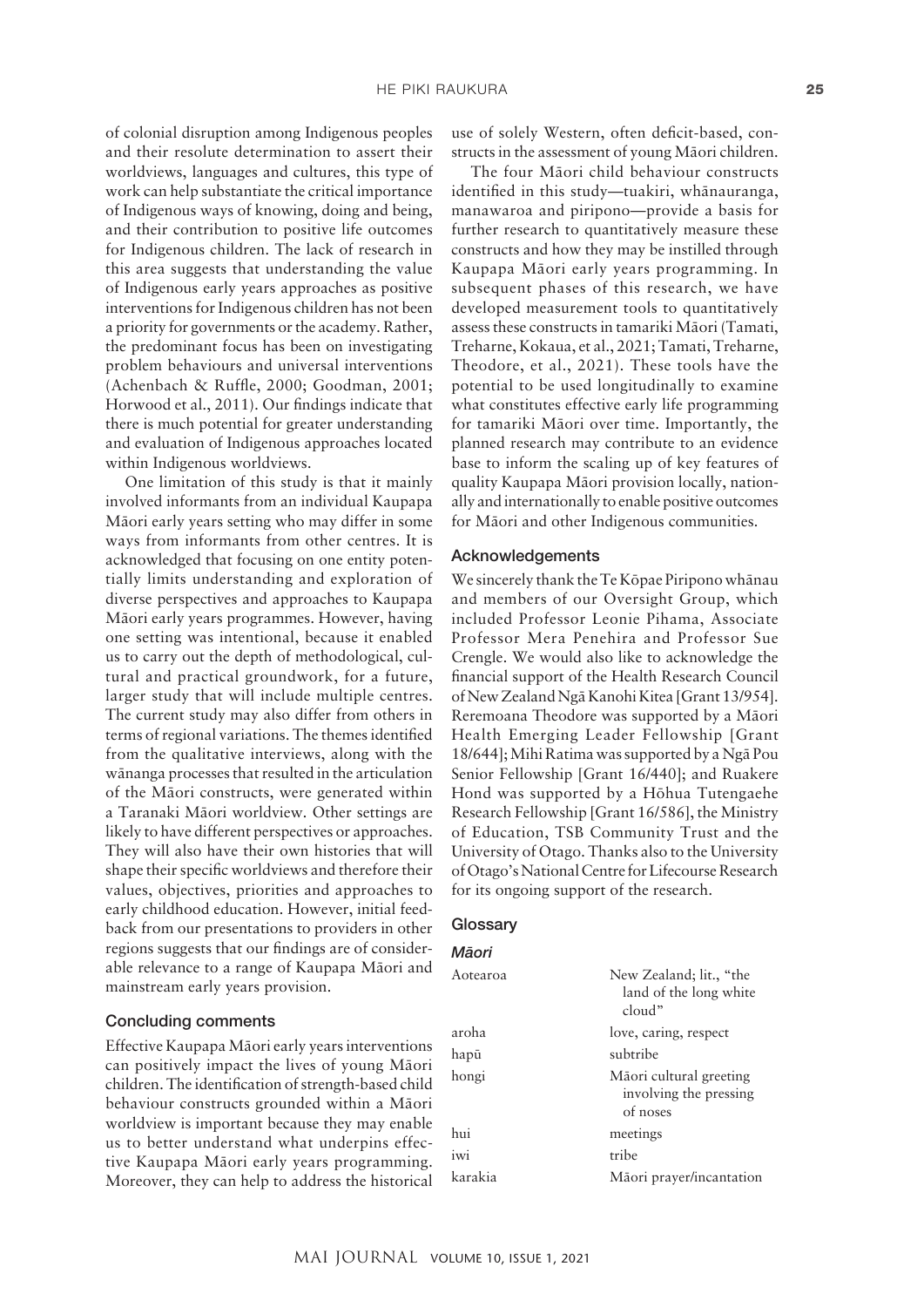#### 26 A. TAMATI ET AL.

| kaitiaki                              | Te Kōpae Piripono<br>caregiver/educator                                                   |
|---------------------------------------|-------------------------------------------------------------------------------------------|
| karakia                               | incantations                                                                              |
| kaupapa                               | purpose, objective,<br>philosophy                                                         |
| Kaupapa Māori                         | Māori philosophical<br>framework                                                          |
| kīanga                                | traditional iwi and<br>Parihaka sayings                                                   |
| kōhanga reo                           | Māori language nests                                                                      |
| kura kaupapa Māori                    | Māori immersion schools                                                                   |
| mahi tahi                             | cooperation                                                                               |
| manaaki                               | showing respect,                                                                          |
|                                       | generosity and kindness                                                                   |
| mātauranga Māori                      | Māori Indigenous<br>knowledge systems                                                     |
| maunga-ā-rongo                        | mutual/negotiated peace                                                                   |
| mihi                                  | Māori verbal greeting                                                                     |
| mita                                  | dialect                                                                                   |
| ngā puna kōhungahunga informal whānau | playgroups                                                                                |
| pakeke                                | adults                                                                                    |
| pao                                   | short Māori ditty                                                                         |
| Parihaka                              | Taranaki Māori                                                                            |
|                                       | community established<br>in 1865 by its leaders<br>Tohu Kākahi and<br>Te Whiti-ō-Rongomai |
| pōwhiri                               | ceremonial welcome                                                                        |
| puna reo                              | Māori immersion early<br>years setting                                                    |
| reo                                   | language                                                                                  |
| reo Māori                             | Māori language                                                                            |
| tamariki                              | children                                                                                  |
| Taranaki                              | region on the west coast of<br>the North Island                                           |
| Taranaki reo                          | Taranaki Māori language<br>dialect                                                        |
| tau                                   | calm, settled                                                                             |
| te ao Māori                           | the Māori world                                                                           |
| teina                                 | younger sibling<br>(with associated<br>responsibilities)                                  |
| te reo Māori                          | the Māori language                                                                        |
| tiaki                                 | to care about, nurture and<br>protect                                                     |
| tikanga                               | agreed conventions,<br>protocols                                                          |
| tikanga Māori                         | Māori culture,<br>conventions                                                             |
| tuakana                               | older sibling<br>(with associated                                                         |

| waiata             | songs                                             |
|--------------------|---------------------------------------------------|
| waiata tawhito     | traditional songs                                 |
| wairua             | spiritual essence                                 |
| wānanga            | processes of discussion<br>and workshopping       |
| whakapapa          | genealogy                                         |
| whakatū tikanga    | establishing rules and<br>boundaries of behaviour |
| whānau             | family grouping/<br>community                     |
| whanaungatanga     | process of fostering<br>whānau relationships      |
| whare kōhungahunga | Māori immersion early<br>years setting            |
| Hawaiian           |                                                   |
| pūnana leo         | preschool language nest                           |
| References         |                                                   |

- Achenbach, T. M., & Ruffle, T. M. (2000). The child behavior checklist and related forms for assessing behavioral/emotional problems and competencies. *Pediatrics in Review*, *21*(8), 265–271. [https://doi.](https://doi.org/d6c278) [org/d6c278](https://doi.org/d6c278)
- Almond, D., & Currie, J. (2010). *Human capital development before age five* (NBER Working Paper No. 15827). National Bureau of Economic Research. <https://doi.org/bwwz64>

Bakken, L., Brown, N., & Downing, B. (2017). Early childhood education: The long-term benefits. *Journal of Research in Childhood Education*, *31*(2), 255–269. <https://doi.org/gg259p>

- Bandura, A. (1997). *Self-efficacy: The exercise of control.* W. H. Freeman.
- Barnett, W. S. (2008). *Preschool education and its lasting effects: Research and policy implications.* Education and the Public Interest Center & Education Policy Research Unit. [https://nepc.colorado.edu/](https://nepc.colorado.edu/sites/default/files/PB-Barnett-EARLY-ED_FINAL.pdf) [sites/default/files/PB-Barnett-EARLY-ED\\_FINAL](https://nepc.colorado.edu/sites/default/files/PB-Barnett-EARLY-ED_FINAL.pdf) [.pdf](https://nepc.colorado.edu/sites/default/files/PB-Barnett-EARLY-ED_FINAL.pdf)
- Beyer, C. K. (2018). Counter-hegemony in Hawai'i: The success of the Hawaiian language immersion movement. *American Educational History Journal*, *45*(1–2), 55–71.

Bishop, R., Ladwig, J., & Berryman, M. (2014). The centrality of relationships for pedagogy. *American Educational Research Journal*, *51*(1), 184–214. <https://doi.org/dhzm>

Braun, V., & Clarke, V. (2006). Using thematic analysis in psychology. *Qualitative Research in Psychology*, *3*(2), 77–101. <https://doi.org/fswdcx>

Brokenleg, M. (2012). Transforming cultural trauma into resilience. *Reclaiming Children and Youth*, *21*(3), 9–13.

Cannella, G. S. (1993). Learning through social interaction: Shared cognitive experience, negotiation strategies, and joint concept construction for young children. *Early Childhood Research Quarterly*, *8*(4), 427–444. <https://doi.org/cr3vfq>

Carver, C. S., & Scheier, M. F. (2014). Dispositional

responsibilities)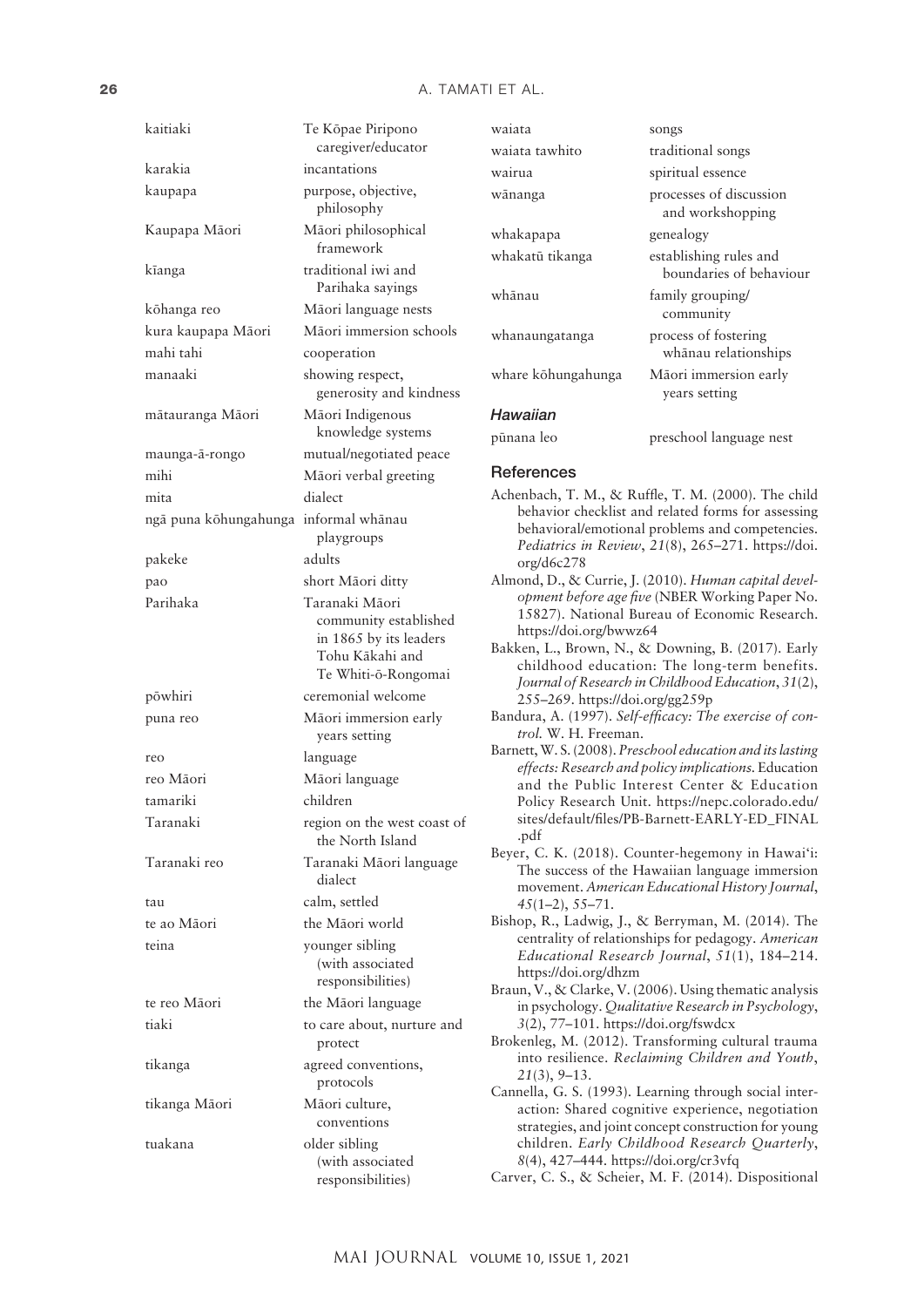optimism. *Trends in Cognitive Sciences*, *18*(6), 293–299. <https://doi.org/4gn>

- Cooper, G., Arago-Kemp, V., Wylie, C., & Hodgen, E. (2004). *Te rerenga ä te pïrere: A longitudinal study of köhanga reo and kura kaupapa Mäori students—Phase 1 report.* New Zealand Council for Educational Research.
- Durie, M. (1995). Te hoe nuku roa framework: A Maori identity measure. *Journal of the Polynesian Society*, *104*(4), 461–470.
- Durie, M. (2004, March 11). *Exploring the interface between science and indigenous knowledge* [Paper presentation]. 5th APEC Research and Development Leaders Forum, Christchurch, New Zealand.
- ECE Taskforce. (2011). *An agenda for amazing children: Final report of the ECE Taskforce.* Ministry of Education.
- Education Counts. (n.d.). *Glossary filter.* [https://www.](https://www.educationcounts.govt.nz/data-services/glossary-filter) [educationcounts.govt.nz/data-services/glossary](https://www.educationcounts.govt.nz/data-services/glossary-filter)[filter](https://www.educationcounts.govt.nz/data-services/glossary-filter)
- Edwards, W. J. W. (2010). *Taupaenui: Maori positive ageing* [Doctoral thesis, Massey University]. Massey Research Online.<http://hdl.handle.net/10179/1331>
- Edwards, W. J. W., Craig, D., Theodore, M., Poulton, R., Korewha, H., Tamati, A., Hond-Flavell, E., & Ratima, M. (2013). Exploring the knowledge interface: Partnership in a Taranaki Mäori community health research programme. In A. Zander & H. Came (Eds.), *Proceedings of the 2013 Public Health Association Conference* (pp. 83–88). Public Health Association.
- Elango, S., García, J. L., Heckman, J. J., & Hojman, A. (2015). Early childhood education. In R. A. Moffitt (Ed.), *Economics of means-tested transfer programs in the United States* (Vol. 2, pp. 235–297). University of Chicago Press. <https://doi.org/gftr5f>
- Ermine, W. (2005, May 3–5). *Ethical space: Transforming relations* [Paper presentation]. National Gatherings on Indigenous Knowledge, Rankin Inlet, Nunavat, Canada.
- Fleras, A. (1987). Redefining the politics over Aboriginal language renewal: Maori language preschools as agents of social change. *Canadian Journal of Native Studies*, *7*(1), 1–40.
- Freire, P., & Macedo, D. (1995). A dialogue: Culture, language, and race. *Harvard Educational Review*, *65*(3), 377–403. <https://doi.org/f535>
- Gerlach, A., Browne, A., & Suto, M. (2014). A critical reframing of play in relation to Indigenous children in Canada. *Journal of Occupational Science*, *21*(3), 243–258. <https://doi.org/f536>
- Goodman, R. (2001). Psychometric properties of the strengths and difficulties questionnaire. *Journal of the American Academy of Child & Adolescent Psychiatry*, *40*(11), 1337–1345. [https://doi.org/](https://doi.org/c8q9vk) [c8q9vk](https://doi.org/c8q9vk)
- Greaves, L., Manuela, S., Muriwai, E., Cowie, L., Lindsay, C., Matika, C., Houkamau, C., & Sibley, C. (2017). The multidimensional model of Mäori identity and cultural engagement: Measurement equivalence across diverse Mäori groups. *New Zealand Journal of Psychology*, *46*(1), 24–35.
- Greymorning, S. (1999). Running the gauntlet of an

indigenous language program. In J. Reyhner (Ed.), *Revitalizing indigenous languages* (pp. 6–16). Northern Arizona University.

- Heckman, J., Pinto, R., & Savelyev, P. (2013). Understanding the mechanisms through which an influential early childhood program boosted adult outcomes. *American Economic Review*, *103*(6), 2052–2086.<https://doi.org/f5ktfv>
- Hohepa, M., Smith, L. T., & McNaughton, S. (1992). Te Köhanga Reo hei tikanga ako i te reo Mäori: Te Köhanga Reo as a context for language learning. *Educational Psychology*, *12*(3–4), 333–346. <https://doi.org/cft9sk>
- Hond, R. (2013). *Matua te reo, Matua te tangata: Speaker community: Visions, approaches, outcomes* [Doctoral thesis, Massey University]. Massey Research Online.<http://hdl.handle.net/10179/5439>
- Hond, R. (2017). *Tikanga tuku iho—Parihaka legacy statement* [Unpublished manuscript]. Parihaka Papakäinga Trust.
- Hond-Flavell, E., Ratima, M., Tamati, A., Korewha, H., & Edwards, W. (2017). *Te Kura Mai i Tawhiti: He tau kawekaweä: Building the foundation for whänau educational success and wellbeing; a Kaupapa Mäori ECE approach.* Teaching & Learning Research Initiative. [http://www.tlri.org.](http://www.tlri.org.nz/sites/default/files/projects/TLRI%20Summary_Hond-Flavell%20web%20ready.pdf) [nz/sites/default/files/projects/TLRI%20Summary\\_](http://www.tlri.org.nz/sites/default/files/projects/TLRI%20Summary_Hond-Flavell%20web%20ready.pdf) [Hond-Flavell%20web%20ready.pdf](http://www.tlri.org.nz/sites/default/files/projects/TLRI%20Summary_Hond-Flavell%20web%20ready.pdf)
- Hope, G. (2002). Solving problems: Young children exploring the rules of the game. *Curriculum Journal*, *13*(3), 265–278.<https://doi.org/fhdjjm>
- Horwood, L. J., Gray, D. S., & Fergusson, D. (2011). *The psychometric properties of the child behaviour rating scales used in the Incredible Years pilot study* [Unpublished manuscript].
- Johnston, B., & Johnson, K. A. (2002). Preschool immersion education for Indigenous languages: A survey of resources. *Canadian Journal of Native Education*, *26*(2), 107–123.
- Kana'iaupuni, S. M., Ledward, B., & Malone, N. (2017). Mohala i ka wai: Cultural advantage as a framework for Indigenous culture-based education and student outcomes. *American Educational Research Journal*, *54*(Suppl. 1), 311–339. [https://](https://doi.org/gjkx6h) [doi.org/gjkx6h](https://doi.org/gjkx6h)
- Karetu, T. (1990). The clue to identity. *New Zealand Geographic*, *5*, 112–117.
- *King James Bible.* (n.d.). [http://www.teologiapelainter](http://www.teologiapelainternet.com.br/biblioteca/arquivos/Evangelicos/Biblia/King%20James%20Bible%20Ebook.pdf)[net.com.br/biblioteca/arquivos/Evangelicos/Biblia/](http://www.teologiapelainternet.com.br/biblioteca/arquivos/Evangelicos/Biblia/King%20James%20Bible%20Ebook.pdf) [King%20James%20Bible%20Ebook.pdf](http://www.teologiapelainternet.com.br/biblioteca/arquivos/Evangelicos/Biblia/King%20James%20Bible%20Ebook.pdf) (Original work published 1611).
- Lalonde, C. E. (2006). Identity formation and cultural resilience in Aboriginal communities. In R. J. Flynn, P. M. Dudding, & J. G. Barber (Eds.), *Promoting resilience in child welfare* (pp. 52–71). University of Ottawa Press. <https://doi.org/f538>
- Lockard, L., & De Groat, J. (2010). "He said it all in Navajo!": Indigenous language immersion in early childhood classrooms. *International Journal of Multicultural Education*, *12*(2). [https://doi.org/](https://doi.org/f539) [f539](https://doi.org/f539)
- Luning, R. J., & Yamauchi, L. A. (2010). The influences of Indigenous heritage language education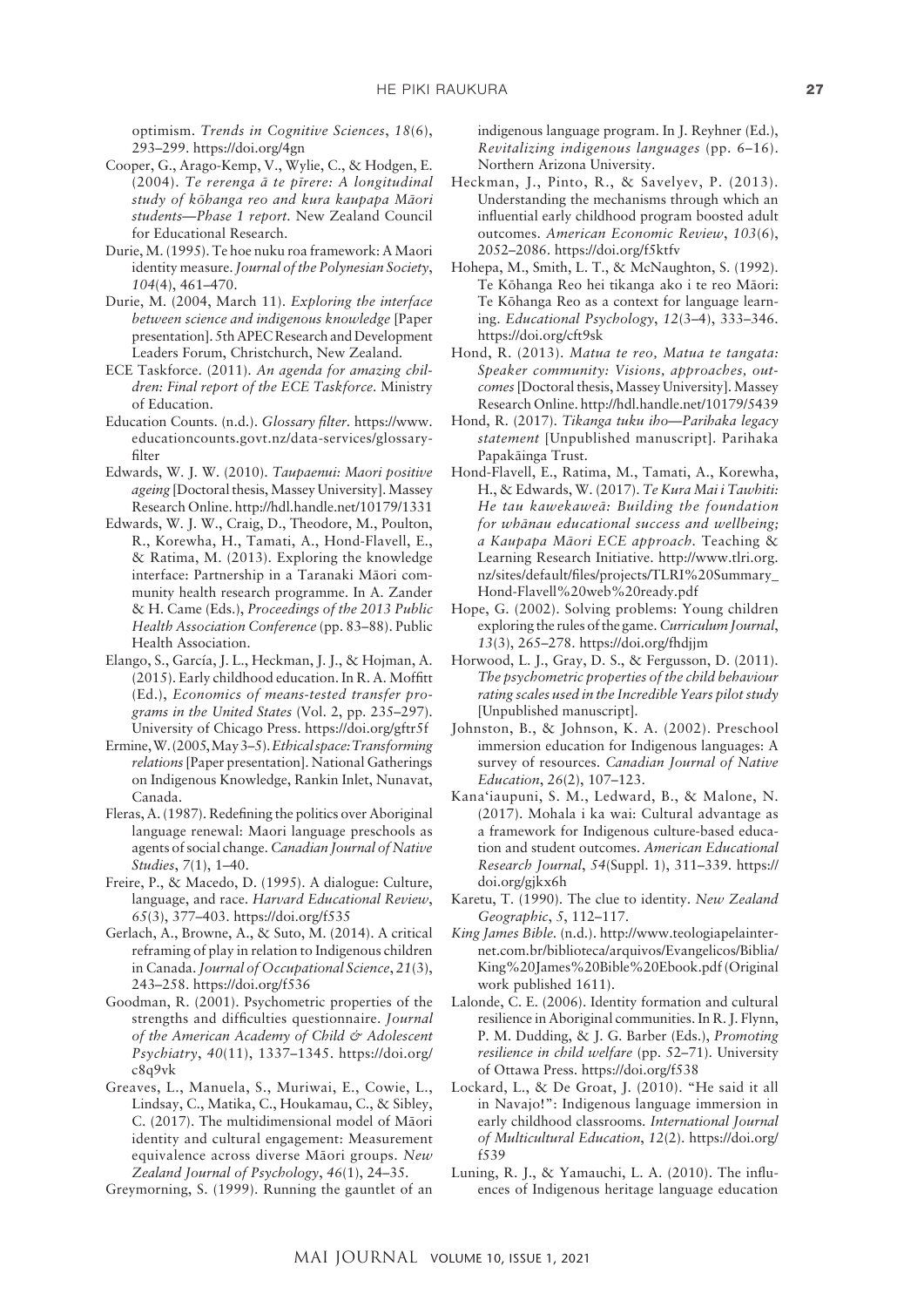on students and families in a Hawaiian language immersion program. *Heritage Language Journal*, *7*(2), 46–75.<https://doi.org/f54c>

- Macfarlane, A., Glynn, T., Grace, W., Penetito, W., & Bateman, S. (2008). Indigenous epistemology in a national curriculum framework? *Ethnicities*, *8*(1), 102–126.<https://doi.org/br2p9d>
- Macfarlane, A., & Macfarlane, S. (2019). Listen to culture: Mäori scholars' plea to researchers. *Journal of the Royal Society of New Zealand*, *49*(Suppl. 1), 48–57.<https://doi.org/f54h>
- Marriott, L., & Sim, D. (2015). Indicators of inequality for Maori and Pacific people. *Journal of New Zealand Studies*, (20), 24–50. [https://doi.](https://doi.org/f54j) [org/f54j](https://doi.org/f54j)
- Martin, K. L. (2017). It's special and it's specific: Understanding the early childhood education experiences and expectations of young Indigenous Australian children and their parents. *Australian Educational Researcher*, *44*(1), 89–105. [https://](https://doi.org/f54m) [doi.org/f54m](https://doi.org/f54m)
- Mataira, K. (2000). *Te tuakiri o te tangata*. Te Ataarangi Educational Trust.
- Matika, C. M., Manuela, S., Muriwai, E., Houkamau, C. A., & Sibley, C. G. (2017). Cultural efficacy predicts increased self esteem for Maori: The mediating effect of rumination. *New Zealand Journal of Psychology*, *46*(3), 176–185.
- McCrimmon, M. (2005). Thought leadership: A radical departure from traditional, positional leadership. *Management Decision*, *43*(7–8), 1064–1070. <https://doi.org/bbq4bh>
- Mead, S. M. (2003). *Tikanga Mäori: Living by Mäori values.* Huia.
- Ministry of Education. (2013). *Ka Hikitia—Accelerating Success 2013–2017.* [https://www.education.](https://www.education.govt.nz/assets/Documents/Ministry/Strategies-and-policies/Ka-Hikitia/KaHikitiaAcceleratingSuccessEnglish.pdf) [govt.nz/assets/Documents/Ministry/Strategies](https://www.education.govt.nz/assets/Documents/Ministry/Strategies-and-policies/Ka-Hikitia/KaHikitiaAcceleratingSuccessEnglish.pdf)[and-policies/Ka-Hikitia/KaHikitiaAccelerating](https://www.education.govt.nz/assets/Documents/Ministry/Strategies-and-policies/Ka-Hikitia/KaHikitiaAcceleratingSuccessEnglish.pdf) [SuccessEnglish.pdf](https://www.education.govt.nz/assets/Documents/Ministry/Strategies-and-policies/Ka-Hikitia/KaHikitiaAcceleratingSuccessEnglish.pdf)
- Monteiro, S., & Sharma, R. (2006, December 6). *New Zealand communities forever: Integrating sustainability, education and the Treaty of Waitangi* [Paper presentation]. 3rd ANZSYS Conference— Sustaining Our Social and Natural Capital, Katoomba, New South Wales, Australia.
- Moorfield, J. C. (n.d.-a). Manawaroa. In *Mäori dictionary*. [https://maoridictionary.co.nz/search?idiom=&](https://maoridictionary.co.nz/search?idiom=&phrase=&proverb=&loan=&histLoanWords=&keywords=manawaroa) [phrase=&proverb=&loan=&histLoanWords=&ke](https://maoridictionary.co.nz/search?idiom=&phrase=&proverb=&loan=&histLoanWords=&keywords=manawaroa) [ywords=manawaroa](https://maoridictionary.co.nz/search?idiom=&phrase=&proverb=&loan=&histLoanWords=&keywords=manawaroa)
- Moorfield, J. C. (n.d.-b). Piripono. In *Mäori dictionary*. [https://maoridictionary.co.nz/search?idiom=&ph](https://maoridictionary.co.nz/search?idiom=&phrase=&proverb=&loan=&histLoanWords=&keywords=piripono) [rase=&proverb=&loan=&histLoanWords=&key](https://maoridictionary.co.nz/search?idiom=&phrase=&proverb=&loan=&histLoanWords=&keywords=piripono) [words=piripono](https://maoridictionary.co.nz/search?idiom=&phrase=&proverb=&loan=&histLoanWords=&keywords=piripono)
- Moorfield, J. C. (n.d.-c). Pono. In *Mäori dictionary*. [https://maoridictionary.co.nz/search?idiom=&ph](https://maoridictionary.co.nz/search?idiom=&phrase=&proverb=&loan=&histLoanWords=&keywords=pono) [rase=&proverb=&loan=&histLoanWords=&key](https://maoridictionary.co.nz/search?idiom=&phrase=&proverb=&loan=&histLoanWords=&keywords=pono) [words=pono](https://maoridictionary.co.nz/search?idiom=&phrase=&proverb=&loan=&histLoanWords=&keywords=pono)
- Muriwai, E., Houkamau, C. A., & Sibley, C. G. (2015). Culture as cure? The protective function of Mäori cultural efficacy on psychological distress. *New Zealand Journal of Psychology*, *44*(2), 14–24.
- Ngata, H. M. (1993). Piripono. In *Ngata dictionary: English-Maori dictionary*. Learning Media.
- Noddings, N. (2012a). The caring relation in teaching. *Oxford Review of Education*, *38*(6), 771–781. <https://doi.org/dh9c>
- Noddings, N. (2012b). The language of care ethics. *Knowledge Quest*, *40*(5), 52–56.
- NZ Rugby League. (2017). *Resilience—Manawaroa* [Online education resource]. [https://www.sporty.](https://www.sporty.co.nz/asset/downloadasset?id=c9e4e188-­1da3-­4280-­ac14-­4250149f3189) [co.nz/asset/downloadasset?id=c9e4e188-1da3-](https://www.sporty.co.nz/asset/downloadasset?id=c9e4e188-­1da3-­4280-­ac14-­4250149f3189) [4280-ac14-4250149f3189](https://www.sporty.co.nz/asset/downloadasset?id=c9e4e188-­1da3-­4280-­ac14-­4250149f3189)
- Panoho, R. (2003). Kei hea te Ngakau Maori? Locating the heart: Shona Davies and reading Maori art. *He Pukenga Korero—A Journal of Maori Studies*, *7*(2). [http://www.hepukengakorero.com/index.](http://www.hepukengakorero.com/index.php/HPK/article/view/147) [php/HPK/article/view/147](http://www.hepukengakorero.com/index.php/HPK/article/view/147)
- Penehira, M., Green, A., Smith, L. T., & Aspin, C. (2014). Mäori and Indigenous views on R & R: Resistance and resilience. *MAI Journal*, *3*(2), 96–110.
- Pere, R. (1988). Te wheke: Whaia te maramatanga me te aroha. *Women and Education in Aotearoa*, *1*, 6–19.
- Pihama, L., Smith, K., Taki, M., & Lee, J. (2004). *A literature review on Kaupapa Mäori and Mäori education pedagogy.* International Research Institute for Maori and Indigenous Education. [http://hdl.](http://hdl.voced.edu.au/10707/212867) [voced.edu.au/10707/212867](http://hdl.voced.edu.au/10707/212867)
- Pohatu, T. (1996). *I tiipu ai taatou i ngaa turi o o taatau maatua tiipuna: Transmission and acquisition processes within Kaawai whakapapa* [Unpublished master's thesis]. University of Auckland.
- Prochner, L. (2004). Early childhood education programs for indigenous children in Canada, Australia and New Zealand: An historical review. *Australian Journal of Early Childhood*, *29*(4), 7–16. [https://](https://doi.org/f54p) [doi.org/f54p](https://doi.org/f54p)
- Rameka, L. (2012). Whakapapa: Culturally valid assessment in early childhood. *Early Childhood Folio*, *16*(2).<https://doi.org/f54q>
- Ratima, M. (2015). *Parihaka whakamua, Parihaka pümou—Future-proofing Parihaka.* Parihaka Papakäinga Trust.
- Ratima, M., & Jenkins, B. (2012). *Whänau ora health needs assessment—Mäori living in Taranaki.* Taranaki District Health Board. [http://www.tdhb.](http://www.tdhb.org.nz/misc/documents/WOHNA_Full_%20Report_2012.pdf) [org.nz/misc/documents/WOHNA\\_Full\\_%20](http://www.tdhb.org.nz/misc/documents/WOHNA_Full_%20Report_2012.pdf) [Report\\_2012.pdf](http://www.tdhb.org.nz/misc/documents/WOHNA_Full_%20Report_2012.pdf)
- Ratima, M., Theodore, R., Tamati, A., Hond-Flavell, E., Edwards, W., Korewha, H., Treharne, G.J., Hond, R., Craig, D., & Poulton, R. (2019). Te Kura Mai i Tawhiti: A collaborative lifecourse approach to health, wellbeing and whänau development. *MAI Journal*, *8*(1), 63–76. https://doi.org/f5wk
- Robson, B., & Harris, R. (2007). *Hauora: Mäori Standards of Health IV: A study of the years 2000– 2005.* Te Ropu Rangahau Hauora a Eru Pomare.
- Rok, B. (2009). Ethical context of the participative leadership model: Taking people into account. *Corporate Governance*, *9*(4), 461–472. [https://](https://doi.org/b5rd9x) [doi.org/b5rd9x](https://doi.org/b5rd9x)
- Romero-Little, M. E. (2010). How should young Indigenous children be prepared for learning? A vision of early childhood education for Indigenous children. *Journal of American Indian Education*, *49*(1–2), 7–27.